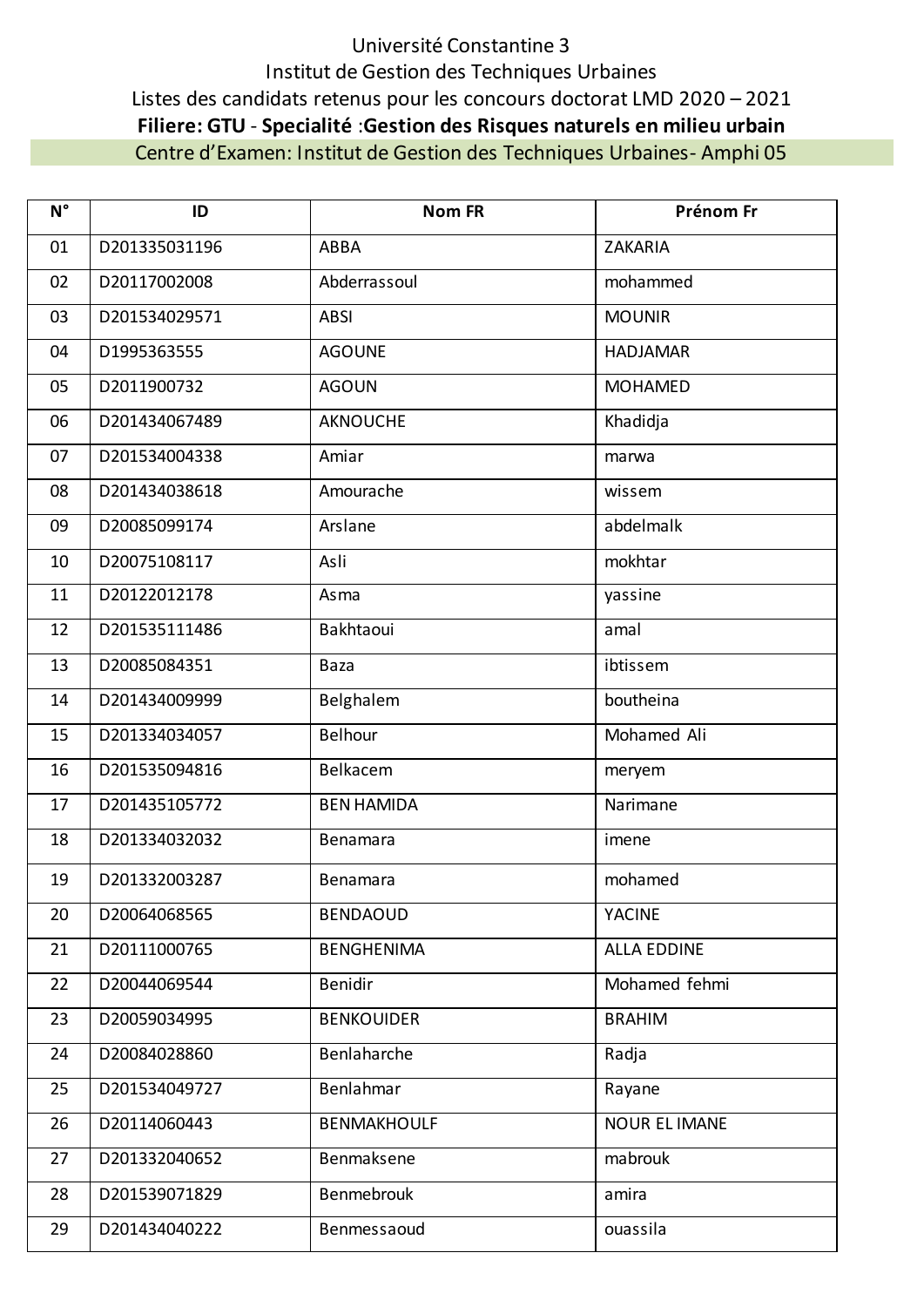| 30 | D20124038591  | <b>BENSEDIRA</b>   | <b>SOULEF</b>           |
|----|---------------|--------------------|-------------------------|
| 31 | D201434053564 | Benziane           | mohamedtahar            |
| 32 | D201531001937 | <b>BERADI</b>      | <b>BILAL ABDELMALEK</b> |
| 33 | D20119043258  | <b>BERREHOUMA</b>  | <b>OUSSAMA</b>          |
| 34 | D201538055052 | Bettoumi           | fatima                  |
| 35 | D201334039680 | <b>Bibit</b>       | chahinez                |
| 36 | D20124001430  | <b>Bouakaz</b>     | Mohamed fakheredinne    |
| 37 | D20124036572  | Boubenna           | Madjida                 |
| 38 | D20054070383  | <b>Bouberd</b>     | Abderezak               |
| 39 | D20044092861  | <b>BOUCHAALA</b>   | Sabre Abdeldjouad       |
| 40 | D20044087952  | <b>BOUDAOUD</b>    | <b>HEMZA</b>            |
| 41 | D201534016678 | <b>Boudiba</b>     | Kheira                  |
| 42 | D20085087319  | <b>BOUGUERRA</b>   | <b>ELHADJ</b>           |
| 43 | D20054091024  | <b>BOUHAFS</b>     | Fateh                   |
| 44 | D20054083746  | <b>BOUHAFS</b>     | <b>MONCEF</b>           |
| 45 | D20124058424  | <b>BOUHOUT</b>     | Somia                   |
| 46 | D201334034417 | Bouhzam            | Mohamed El Amine        |
| 47 | D201534088248 | Boukadoum          | Razika                  |
| 48 | D201534004685 | Boukaroura         | Ghaniya                 |
| 49 | D20094024702  | <b>BOUKHENFOUF</b> | <b>DJAMILA</b>          |
| 50 | D201334037246 | <b>Boukhlef</b>    | Abdelkrim               |
| 51 | D201521320506 | <b>Boulala</b>     | Hamza                   |
| 52 | D20144039458  | <b>BOULHOUCHET</b> | AHMED                   |
| 53 | D20113051377  | <b>BOUMAIZA</b>    | Abdelhamid              |
| 54 | D201536009732 | <b>Bourendous</b>  | roukia                  |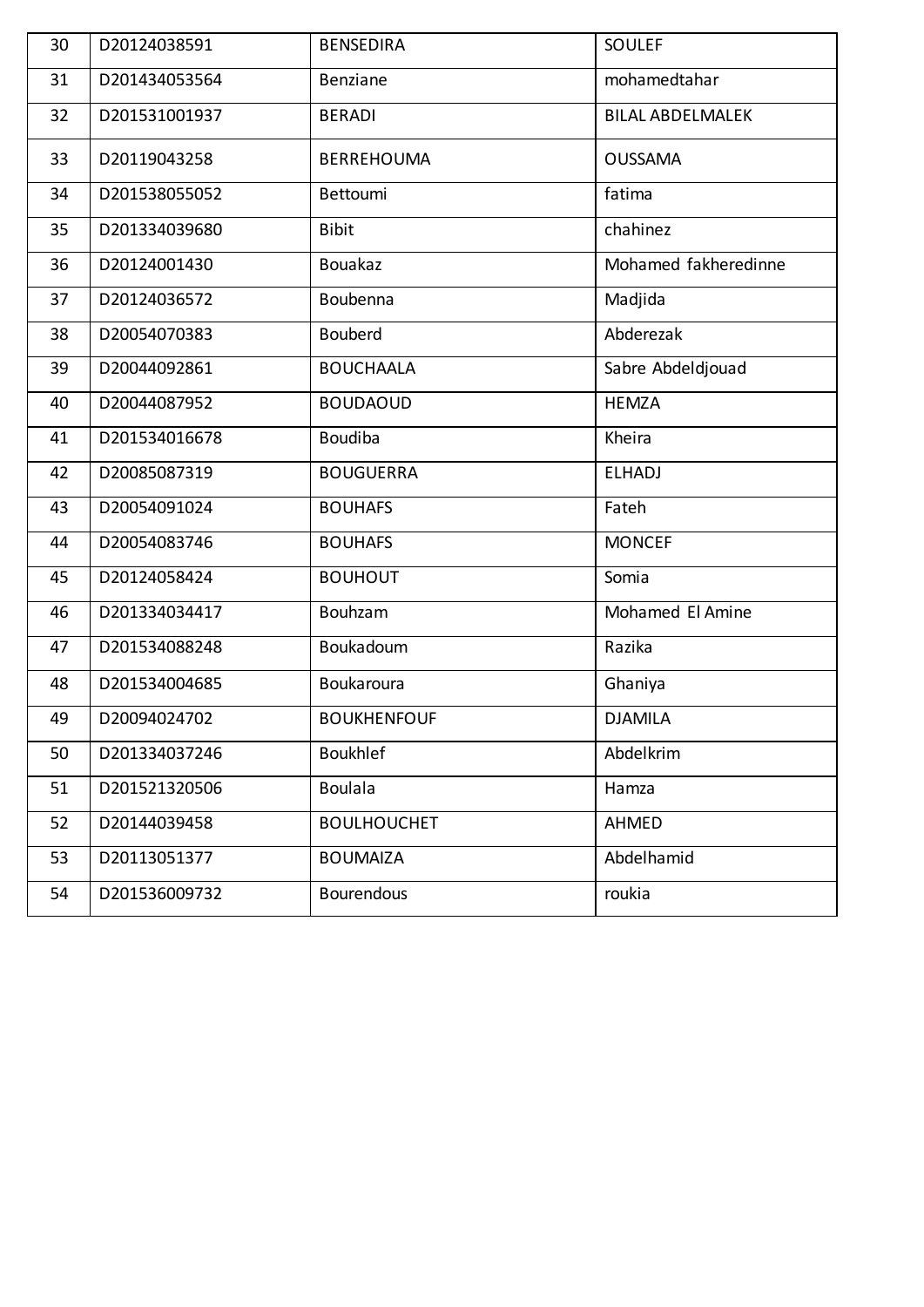## Université Constantine 3 Institut de Gestion des Techniques Urbaines Listes des candidats retenus pour les concours doctorat LMD 2020 – 2021 **Filiere: GTU** - **Specialité** :**Gestion des Risques naturels en milieu urbain** Centre d'Examen: Institut de Gestion des Techniques Urbaines- Amphi 06

| $N^{\circ}$ | ID            | <b>Nom FR</b>    | Prénom Fr             |
|-------------|---------------|------------------|-----------------------|
| 55          | D201434022575 | <b>BOUTERAA</b>  | <b>BOUTHAINA</b>      |
| 56          | D1997457988   | <b>Bouteraa</b>  | <b>Brahim</b>         |
| 57          | D201336007543 | boutobza         | fatma zahra           |
| 58          | D201534028285 | <b>BOUZIANE</b>  | NOURELHOUDA           |
| 59          | D201334041739 | bouzidi          | okba                  |
| 60          | D20093055750  | <b>BRAHIMI</b>   | <b>RIMA</b>           |
| 61          | D20122046474  | <b>Brahimi</b>   | Salim                 |
| 62          | D20124033615  | chettah          | rokia                 |
| 63          | D1992310388   | <b>CHOUBAR</b>   | <b>KHELIFA</b>        |
| 64          | D20081033545  | Chouia           | Youcef Seddik         |
| 65          | D20113023939  | Daoud            | karima                |
| 66          | D201534048445 | <b>DEHAMCHI</b>  | <b>IKRAM</b>          |
| 67          | D2002406474   | dekdouk          | naima                 |
| 68          | D201534046805 | Dekkar           | imene                 |
| 69          | D201534056946 | <b>DEKKOUCHE</b> | Rania                 |
| 70          | D20044073649  | <b>DEMS</b>      | <b>GHANIA</b>         |
| 71          | D20118011167  | <b>DERKAOUI</b>  | Kheira                |
| 72          | D201434048283 | <b>DERRADJI</b>  | ABDELOUAHAB           |
| 73          | D201434044306 | Dif              | rachda                |
| 74          | D20152304251  | Dine             | nadir                 |
| 75          | D201534046534 | Djassas          | rayane                |
| 76          | D201534043769 | <b>DJEBBARI</b>  | IHAB MOHAMED EL AMINE |
| 77          | D201334034902 | <b>DJEBLI</b>    | Khaoula               |
| 78          | D20054097557  | Djeghaba         | sabir                 |
| 79          | D20117012717  | Djerarfaoui      | Imene                 |
| 80          | D20103053257  | Djerboa          | ferial                |
| 81          | D201536051264 | <b>DJIDEL</b>    | <b>INESS</b>          |
| 82          | D20152040068  | Djillali         | hamid                 |
| 83          | D201334033216 | <b>DRAA</b>      | MOHAMED MEHDI         |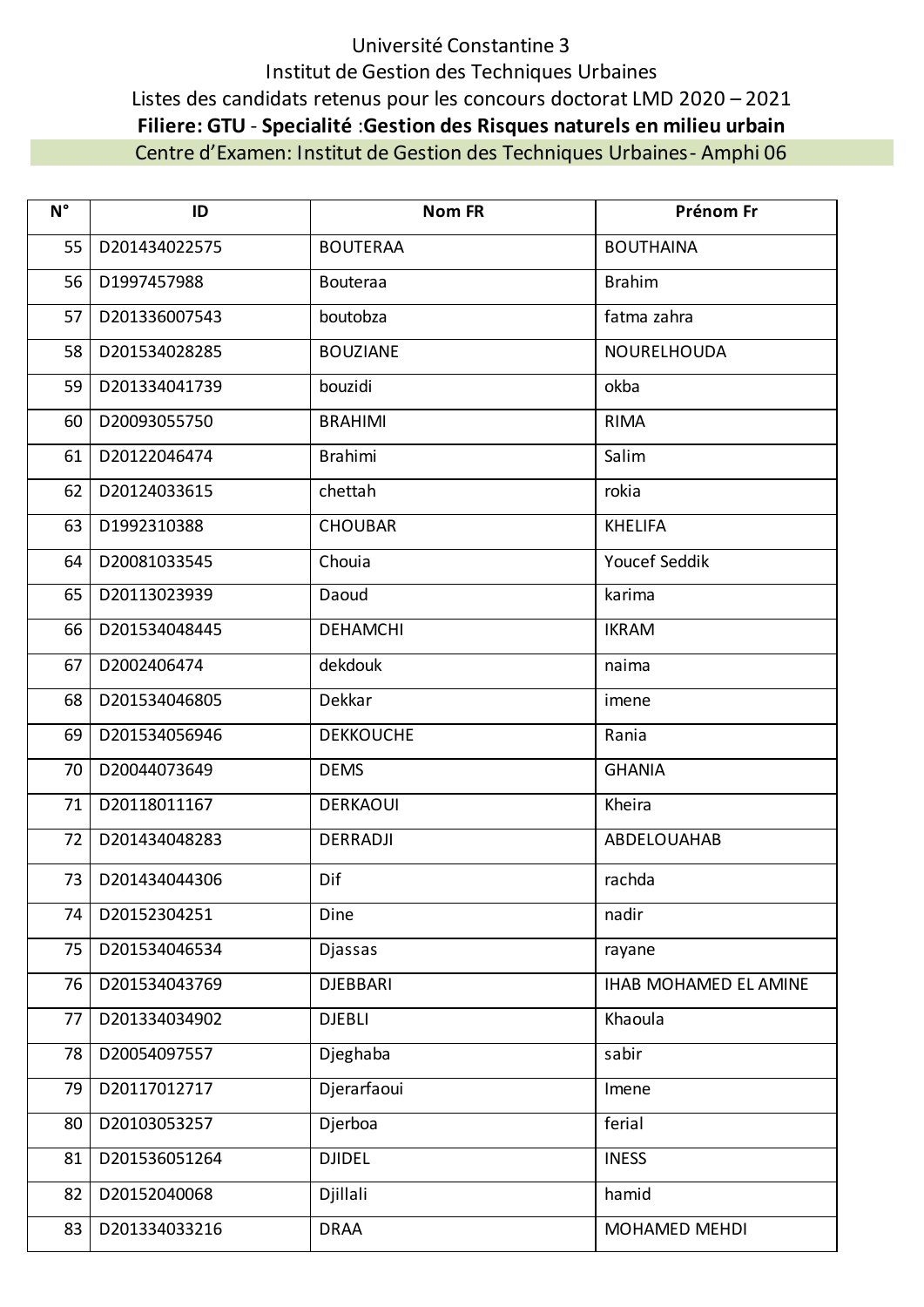| 84  | D201534101595     | <b>FENAGHRA</b>      | AHLAM            |
|-----|-------------------|----------------------|------------------|
| 85  | D201534025771     | <b>FRADJ</b>         | <b>NADJET</b>    |
| 86  | D20115071642      | Gherabi              | Amel             |
| 87  | D1997457706       | Gherabi              | baderzamen       |
| 88  | D201532048612     | Gheribi              | lokmane          |
| 89  | D201534021815     | Ghouari              | ikram            |
| 90  | D201434041209     | Guendouzi            | Mohamed Lamine   |
| 91  | D198956701350     | <b>HABITOUCHE</b>    | <b>HACENE</b>    |
| 92  | D20124014294      | Hadfi                | Imededdine       |
| 93  | D201532053646     | Hadjadj              | mohamedimadeddin |
| 94  | D201534049403     | Hamadouche           | meroua           |
| 95  | D20111001671      | <b>HAMAID</b>        | MOHAMMED REDA    |
| 96  | D20112009502      | Hamidi               | Fatiha           |
| 97  | D20124058463      | Hamouda              | sabrina          |
| 98  | D201434054303     | Hamoudi              | manel            |
| 99  | D201534088038     | <b>HARIKECHE</b>     | AHLAM            |
| 100 | D2000471862       | <b>HEMICHE</b>       | ABDELOUAHAB      |
| 101 | D201335079852     | Deghfel              | houda            |
| 102 | D201532063581     | Houti                | ilhame           |
|     | 103 D201332005113 | Kaddour-Djebbar      | Djilali          |
| 104 | D20114036453      | kadja                | amel             |
| 105 | D201431000823     | Karim                | Aicha            |
| 106 | D201334041246     | karrour              | nardjis          |
| 107 | D201532004530     | <b>KERFI-GUETTIB</b> | <b>WALID</b>     |
| 108 | D20039015786      | kerrache             | mohamed          |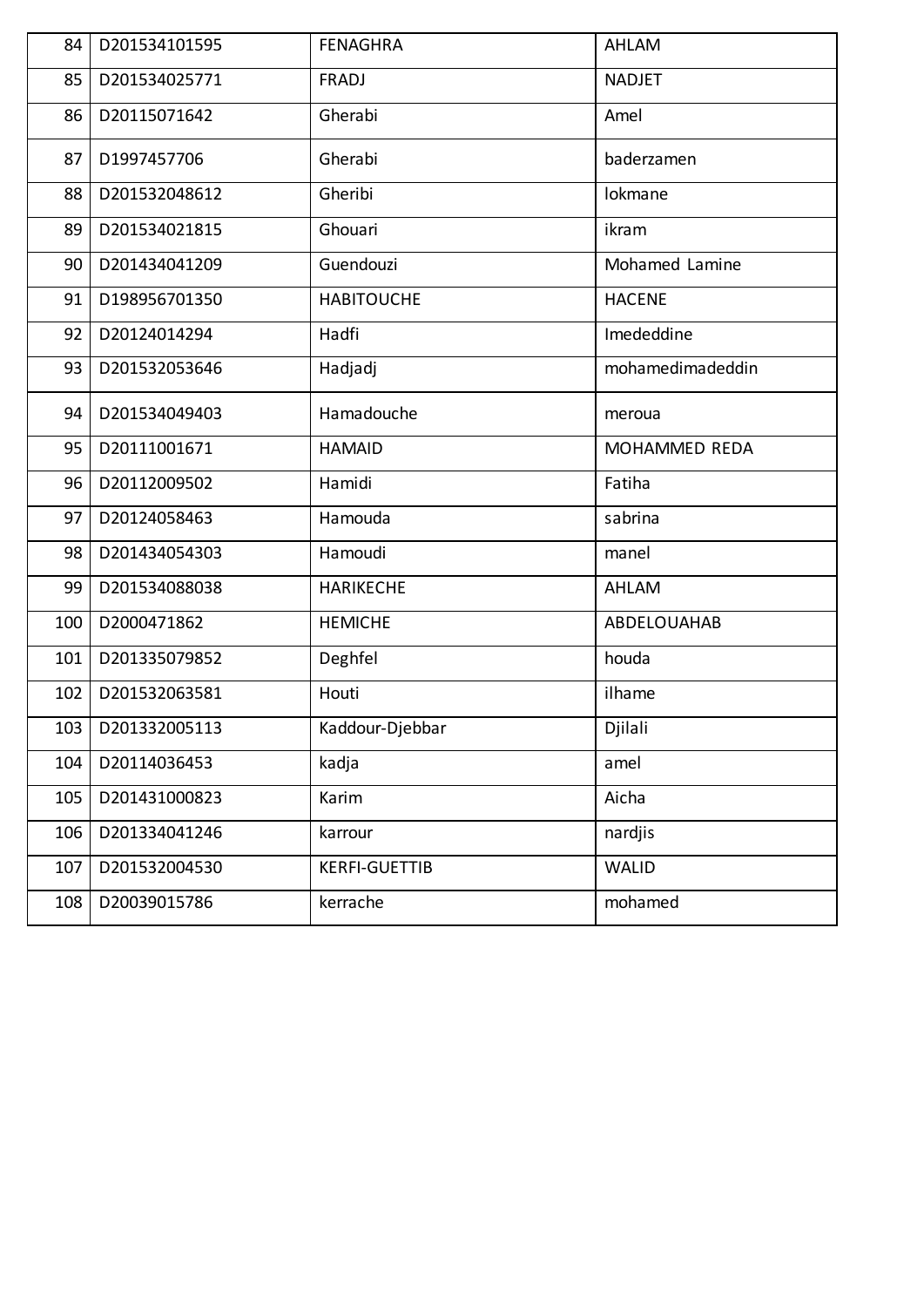## Université Constantine 3 Institut de Gestion des Techniques Urbaines Listes des candidats retenus pour les concours doctorat LMD 2020 - 2021 Filiere: GTU - Specialité : Gestion des Risques naturels en milieu urbain Centre d'Examen: Institut de Gestion des Techniques Urbaines - Amphi 07

| $N^{\circ}$ | ID            | <b>Nom FR</b>      | Prénom Fr                 |
|-------------|---------------|--------------------|---------------------------|
| 109         | D1989216477   | <b>KHARKHACHE</b>  | LAMRIA                    |
| 110         | D201534089913 | khellaf            | oussama                   |
| 111         | D20155099872  | <b>KOSBER</b>      | <b>HAMZA</b>              |
| 112         | D201212905051 | <b>KOUIDRI</b>     | <b>ADNANE</b>             |
| 113         | D20124038029  | kouira             | kelthoum                  |
| 114         | D20059071312  | <b>KOULLA</b>      | Yacine                    |
| 115         | D20122040737  | Lachebour          | mhamed                    |
| 116         | D201534057289 | LAIB               | Mohamed Adib              |
| 117         | D201435104723 | <b>LAMRI</b>       | <b>KHADIDJA</b>           |
| 118         | D201531053014 | lemouari           | nassima                   |
| 119         | D201534070364 | Mansouri           | manel                     |
| 120         | D201532057372 | <b>MECHERFI</b>    | <b>BACHIR</b>             |
| 121         | D20034003032  | <b>MEKARSSI</b>    | <b>ILHAM</b>              |
| 122         | D201537091901 | <b>MEKHENEF</b>    | Riene                     |
| 123         | D201535080848 | Melaim             | insaf                     |
| 124         | D20085081168  | Menasri            | salaheddine               |
| 125         | D201534088266 | Meriouche          | Roumaissa                 |
| 126         | D1997491131   | <b>MERZOUG</b>     | MOHOMED ZINE              |
| 127         | D201334047532 | Meskine            | Mohamed Larbi Taki Eddine |
| 128         | D201334068093 | Messaadia          | youcef mohamed tahar      |
| 129         | D201434045676 | Messaadi           | khouloud                  |
| 130         | D20088061168  | Messai             | ridha                     |
| 131         | D1996376072   | Messaoud           | mihoubi                   |
| 132         | D20119012590  | Mohamed aboulkacem | laiche                    |
| 133         | D201436009790 | Mokhbi             | amira                     |
| 134         | D201538017322 | Mokhtari           | Ahlem                     |
| 135         | D201339064402 | <b>MOKHTARI</b>    | SABRINA                   |
| 136         | D201335079953 | <b>MOKRANE</b>     | <b>NOUR ELHOUDA</b>       |
| 137         | D201433011736 | Mouhoub            | fouad                     |